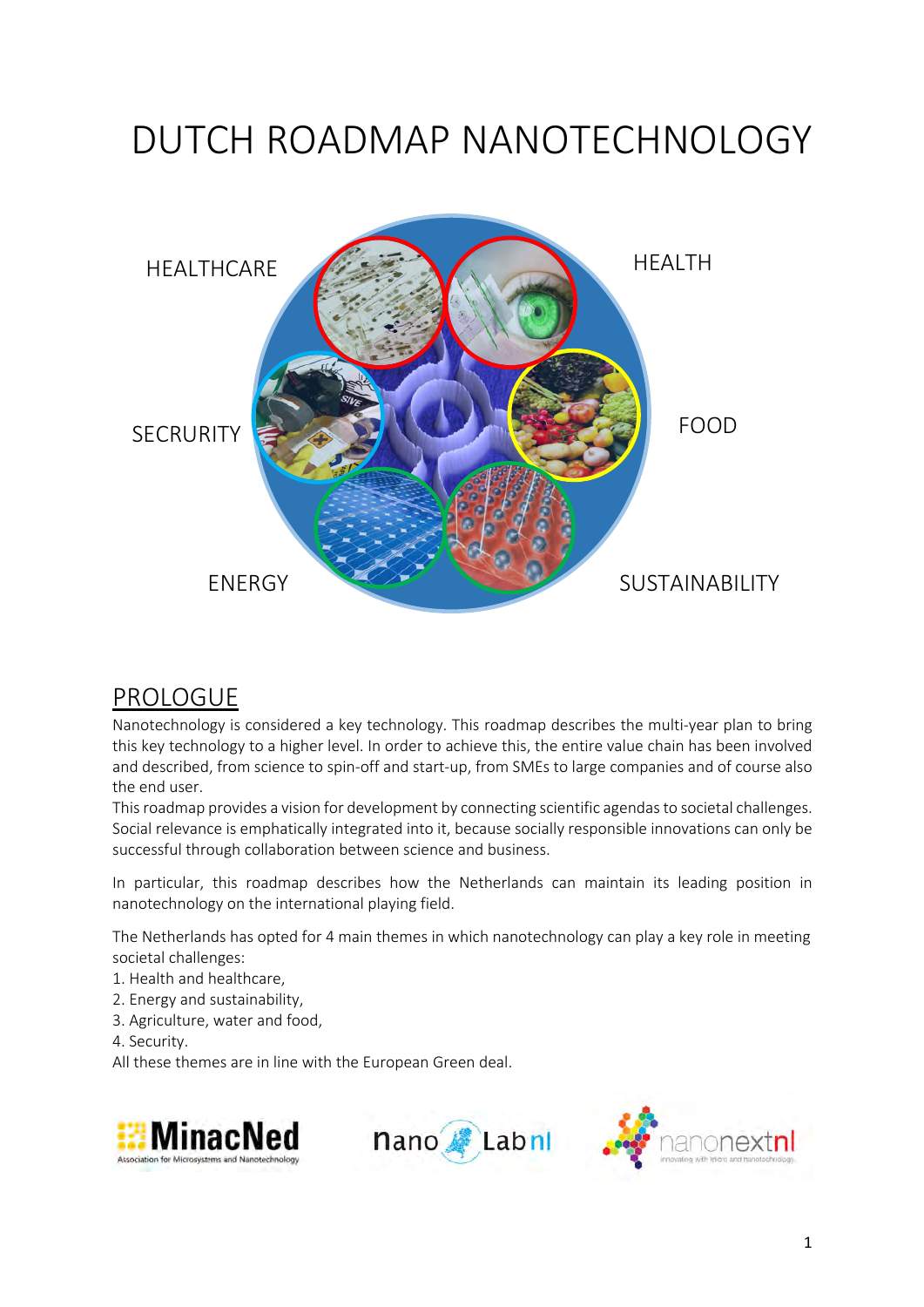# SOCIETAL CHALLENGES AND ECONOMIC RELEVANCE

Nanotechnology is at the stage where the industry-wide implementation of this technology is approaching, safety has to be guaranteed, and, more than ever, social acceptance is a fact. Future questions that arise, while speculative, are how nanotechnology can help people to live longer, safer, more sustainable, and healthier? When and how will the quantum computer make its appearance? Can we securely communicate on long distance with quantum technology? Are newly manufactured materials smarter than natural ones, with the ability to adjust to situations, heal themselves, or are they so intelligent that they fully adapt to the circumstances or provide us with full renewable energy? Will the food production become effective as well as with lower impact on the environment that the expected shortages will be ancient times? Is our safety guaranteed by a conditioned environment? How can nanotechnology help to beat the COVID19 pandemic (vaccines, medicines, fast and cost-effective testing), and on longer term: how can the next pandemic be prevented? Or can we reduce cancer mortality rate to nearly zero? These are all questions to which there are no ready-made answers. It is clear that the innovation of technology will play an essential role. Nanotechnology, as one of the key technologies, delivers a significant contribution to the following challenges.



### COVID-19 patient Cytokine Storm monitoring (TU/e)

*Developing a biosensing technology, based on Biosensing by Particle Mobility for the continuous monitoring of patients. Focus is on monitoring the inflammatory markers, which is crucial for patients who are at risk of Cytokine Release Syndrome or Cytokine Storm.*

Within healthcare we look for solutions to give people a better quality of life and to take care of yourself becoming elderly through tailor-made care. The lab is expected to take place even more in people's homes instead of people going to the lab. Medication and therapy can be performed by microfluidics and nanotechnology-based lab-on-a-chip solutions, which are more adapted to the individual (personalized medicine). Nanotechnology-based DNA analysis systems are used to analyze the entire genome, but also gut flora, cancer cells and much more. Organ-on-a-chip is expected to accelerate drug development and personification, and to reduce animal testing. Nanotechnology improves targeted drug delivery and contrast media for imaging techniques. Nanomechanically tuned materials and structural properties reduce implant rejection processes, and enable portable medical measurement and monitoring instruments that are patient-friendly. These materials enable also efficient minimally invasive surgical instruments that reduce intervention and recovery time, both contributing to reduced health costs.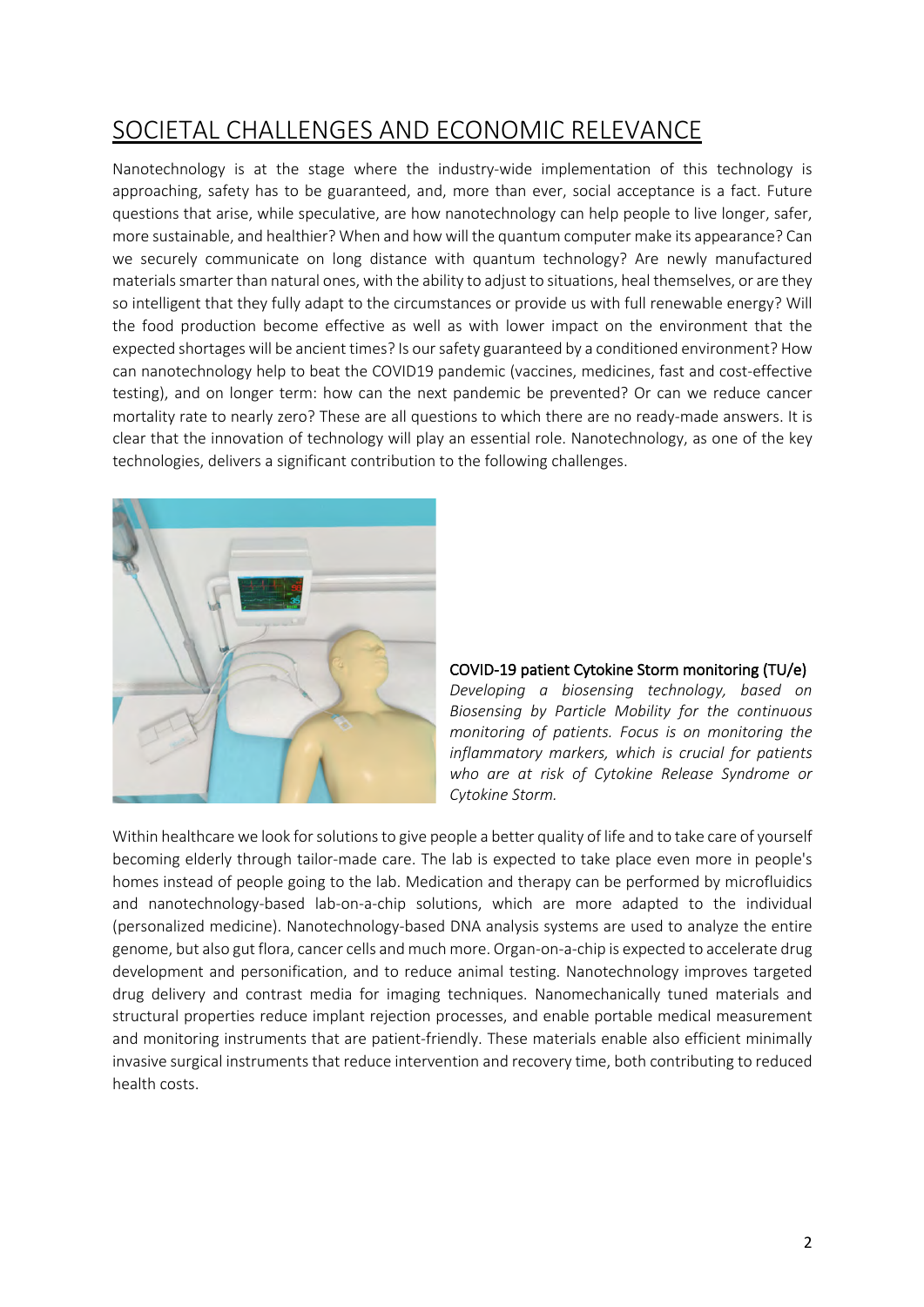

#### Organs-on-Chips for better COVID-19 treatment (hDMT)

*Why does the disease lead to such serious complications in one patient, but not the other? What is the most promising target to develop a new drug? Are there new types of treatments that are potentially effective? And are such experimental treatments actually safe? In order to quickly provide answers to these questions, organ-on-chip studies that realistically mimic the patients' bodies will be utilized. Heart-on-chip with rows of miniaturized heart tissues in a microfluidic chip with integrated sensors.* 

How do we ensure a sustainable energy supply in the future? Can we increase the efficiency of solar cells up to their theoretical limit? Can we beat this theoretical limit by adopting nanotechnology solutions? Can we reduce the capacity and weight of batteries by a factor of 5 or 10? Should we move towards radically new nanoquantum concepts such as "spin batteries" that can in principle be charged and discharged indefinitely with an almost unlimited energy content? Closer to present day are innovative nano-electrochemical breakthroughs possible to make hydrogen or basic chemical compoundsfrom sunlight or electricity. Nanomaterials will provide solutions for faster, safer and lighter batteries at industrial scale. A completely different area is Brain Inspired Computing, where the superb energy efficiency of the human brain serves as a paradigm for completely new innovative computing concepts including nanotech based multi-dimensional networks.



### Classification with a disordered dopant- atom network in silicon

*Artistic impression of stacking of nano-particles with organic molecules which form a network. Wilfred v.d. Wiel group Nature 577, pages 341–345 (2020)* 

Healthy food and clean water are essential for people's health and well-being. However, it must be tailored to the body's needs, individual preferences, and produced sustainably. Process innovations based on nanotechnology, such as membrane technology in separation processes, lead to more sustainable and circular production. Nanostructured ingredients, nutrients, and pesticides ensure a better release and, therefore, less waste and side effects. All this finally leads to optimal food quality and safety, less food waste, and sufficient and pure water for the consumer with the smallest possible ecological footprint. Food is a nanostructured material and its processing in the body also takes place on a nanoscale. That is why the opportunities of nanotechnology are used to realize better product properties and/or new functionalities ("Food / body interaction") that fit into a preventive care concept. Nanotechnology based sensors will provide new methods for nutrition level monitoring of healthy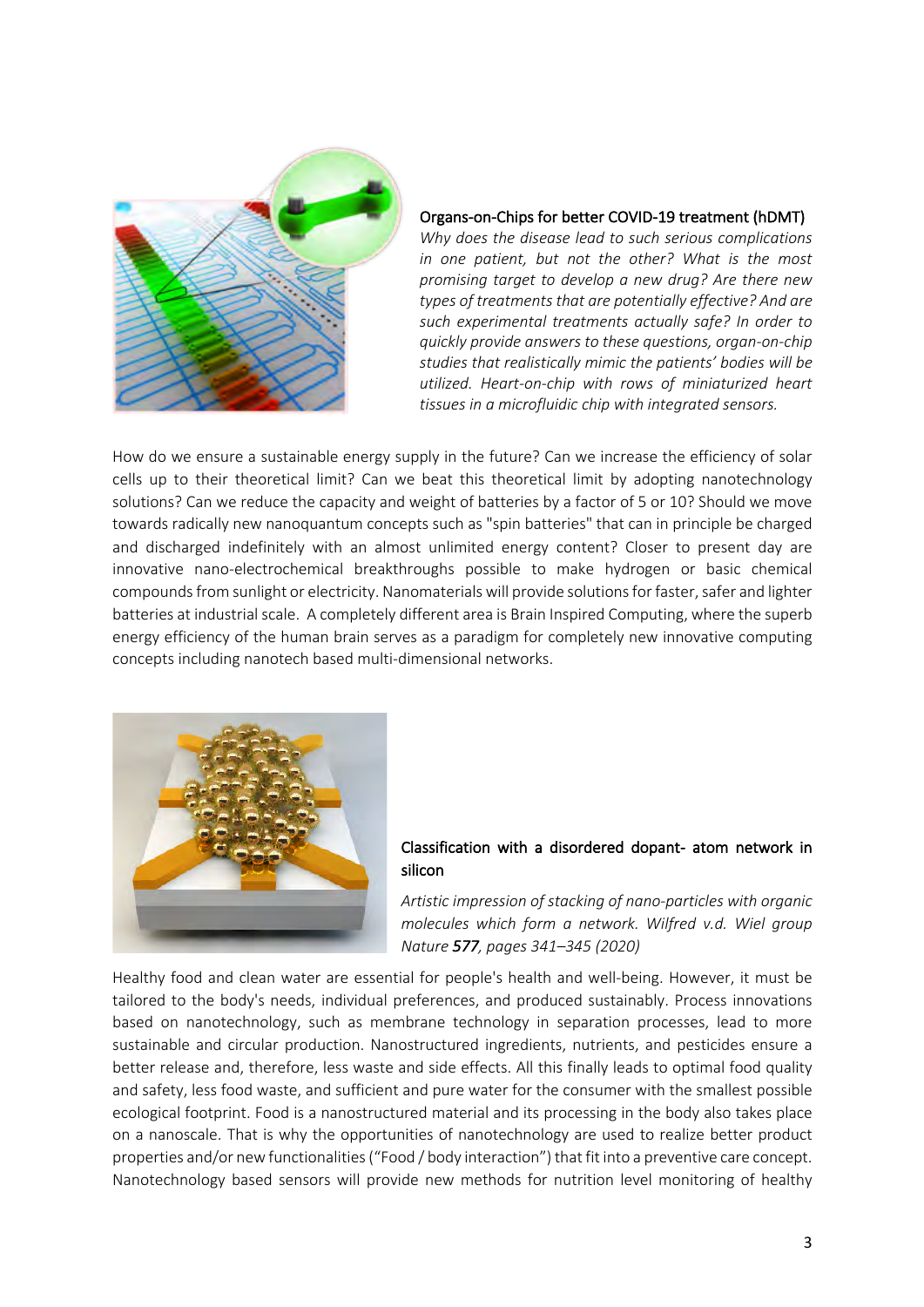beings and process monitoring in food industry. Nanotextured and catalytically active surfaces enable removing or breaking down critical contaminants during waste water treatment and recirculating them as feedstock for new chemical products.

How do we get a grip on the advancing digitization and how do we prevent unencrypted data from falling into the hands of others? Do we, as citizens, have control on the multitude of medical data that is generated and that is growing? Can we protect our own DNA code? In many cases, future nanotechnologies offer the solution. Here, nanotechnology-based data encryption will play an important role, as will nanobiosensors that can identify viruses or micro-organisms extremely fast. Nanotech based solutions will provide DNA data storage and readout methods.



### Chip design for quantum computing

*Optical microscope image of a quantum chip with nanostructures connected to a printed circuit board. (QuTech)*

The emerging field of quantum computers, accomplished with nanotechnology, will contribute to the acceleration of the technology push needed for all kind of social challenges by creating a leap forward in the ability to solve complex problems. Such exponential growth in compute power cannot be achieved by the most advance conventional super computers. Nanotechnological developments for quantum computing and quantum internet will, for example, provide a data processing and is expected to provide a better understanding of complex systems in healthcare, diagnostics, food processing, disease modelling ect..

# ECONOMIC RELEVANCE

The companies and institutions that make use of (new) technological progress based on nanotechnology mainly operate in international markets that are in line with the mission and challenges of the Dutch economy. These global markets, in which nanotechnology plays a key role, are worth billions of Euro's with realized but also expected growth rates of more than 15% (CAGR). Many companies (large enterprises and SME's) use nanotechnology as an enabling, and often differentiating, technology in their R&D, production processes and/or production. These specifically include most of the large innovation-intensive companies in the Netherlands, playing an important role in High-Tech (e.g., ASML, Philips, NXP, Thermo-Fisher, ASMI and Malvern-Panalytical), Food (Friesland Campina, Unilever, Danone), Chemistry (DSM, Akzo) as well as Healthcare, Pharma and Life sciences (Philips, Janssen Pharma, Roche, Galapagos). It is difficult to give an economical value to the nanotechnologyrelated revenue of these large companies, as they are typically not selling nanotechnology (products)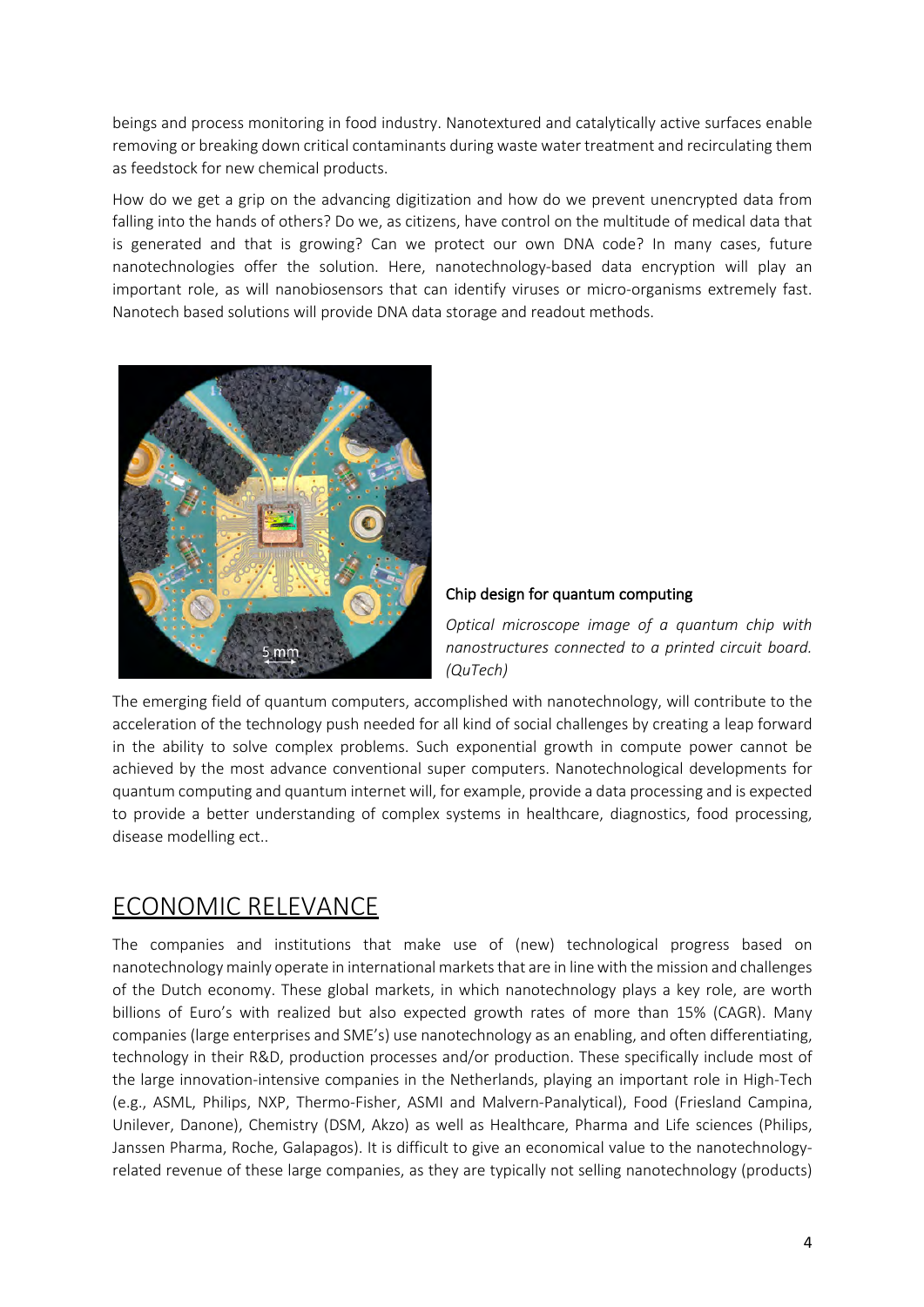per se, but equipment, chemicals, medicines etc. which then fall into other business categories and sectors (see figure below). The other way around, the large industries play an important role in the nanotechnology environment working with medium sized deep tech companies and government, and co-funding advanced science at universities and other institutes in the well-known triple helix.

For the field of quantum-nano, a couple of large international companies are investing (Microsoft, Intel) into the Dutch ecosystem. Anticipating the huge impact of quantum computing and quantum communication, also several Dutch companies (KPN, ABN-AMRO) are getting involved in applications.

High-tech SMEs able to carry out multidisciplinary projects in collaboration with knowledge institutions, large companies and societal organizations, form a second driver for the growth of this sector. The estimate of the historic growth rate of the Dutch ecosystem is above average for the nanotech sector. Patent filings and publications have been in the worldwide top 15 over the past decades.



*Nanotechnology roadmap with important connected HTSM roadmaps*

The current estimated export potential of just the SMEs (<250 FTE) is estimated at more than 1 Billion Euro. There are currently approximately 8000 employees working at the nano-related HT-SME's that provide products and services that would not have come about without the key enabling nanotechnology.

By making the right investment that is well balanced to create a flow from research to industry to impact, a large increase in impact can be expected and with it the earning capacity of the Netherlands. This increase is achieved through a mission-driven, widely supported national approach that support every part in the chain in such a way that none of the elements of the chain is weaker than the other.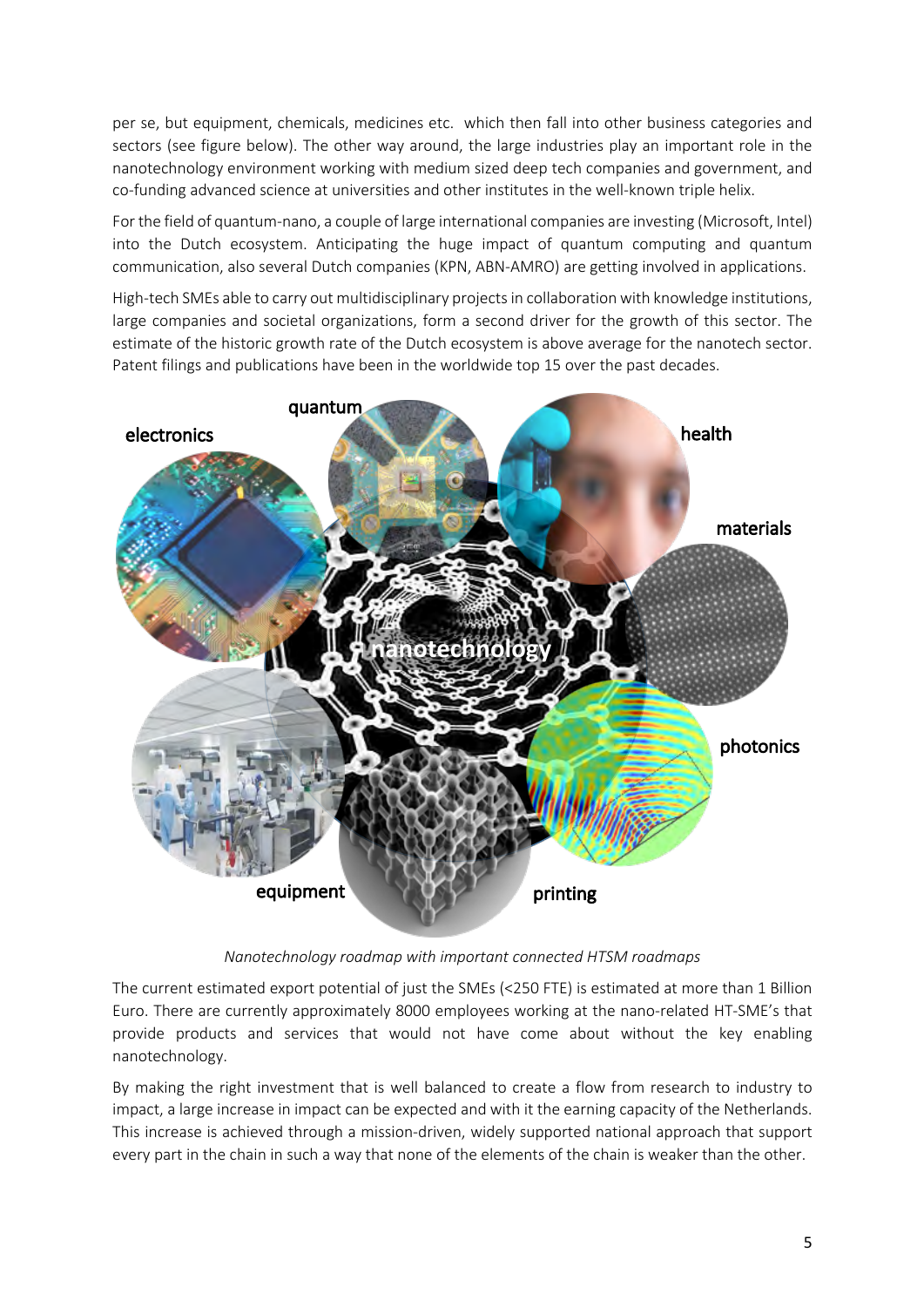The resulting ecosystem has resulted in a large number of HT-SMEs with scaling-up potential and a good basic infrastructure that make the chances of economic impact very high.

Key Enabling Technologies, like nanotechnology, are thought critically to reach some of the transitions and goals of the European Green Deal, like in health care, in solar and battery technologies, and many more. However, the adequacy of safety regulation for nanotechnology is still under debate. Appropriate risk governance shall be proportionally pushed, to create optimal impact from the investments in technology development. Build on the foundations of NanoNextNL in developing an organisation and activities at synchronicity regarding safety, regulation and standardization with investment and innovation and with dialogue with societal partners and international cooperation must be continued.

Due to the regularly human-oriented applications of nanotechnological products, there is a great demand for thorough research, validation, and risk assessment and management. These are necessary to convert an innovation into a marketable and approved product. Timelines of 15 years of research and development are the rule rather than the exception.

HighTech companies involved have a great willingness to invest. Economic impact from nanotechnology is already realized by the industry, quite a few applications have successfully moved to higher *Technology readiness levels* (TRL). In addition, there is a multitude of innovations available that can be quickly taken to higher TRL through rational step-by-step policy. A policy that can be achieved with investing in public private partnerships. Focus on products from private partners is expected at TRL beyond 6, with an expected time to market of 5-10 years.

|                                     | TO2 institutes (TNO, ) |          |            |                                  |          |                         |           |            |
|-------------------------------------|------------------------|----------|------------|----------------------------------|----------|-------------------------|-----------|------------|
| Basic Technology Research (UNI)     |                        |          |            | System Test & Launch (Companies) |          |                         |           |            |
| Research to Prove Feasibility (UAS) |                        |          |            |                                  |          |                         |           |            |
|                                     | 2                      | 3        | 4          | 5                                | 6        |                         | 8         | 9          |
|                                     |                        |          |            |                                  |          |                         |           |            |
| <b>Basic</b>                        | Technology             | Exp      | Technology | Technology                       | Demo in  | Demo in                 | System    | Successful |
| Principle                           | Concept                | Proof of | Validation | Validation                       | Relevant | Operational             | Complete  | Mission    |
| Observed                            | Formulated             | Concept  | in lab     | Relevant                         |          | Environment Environment | and       | Operations |
|                                     |                        |          |            | Environment                      |          |                         | Qualified |            |
|                                     |                        |          |            |                                  |          |                         |           |            |

### *Technology Readiness Levels and the corresponding expertise fields of universities (UNI), universities of applied sciences (UAS), TO2 institutes, and companies.*

To create a flow from idea to impact the instrumentation supporting public private partnerships should be well balanced across all TRL levels. The TRL levels of different concepts and technologies differ. Quantum related technologies are at the lower end of the TRL levels, Nanotechnology for MEMS and semiconductor applications are for example a the higher TRL levels. Every innovation starts at level 0. The time to impact depends on the already existing ecosystem and infrastructure present.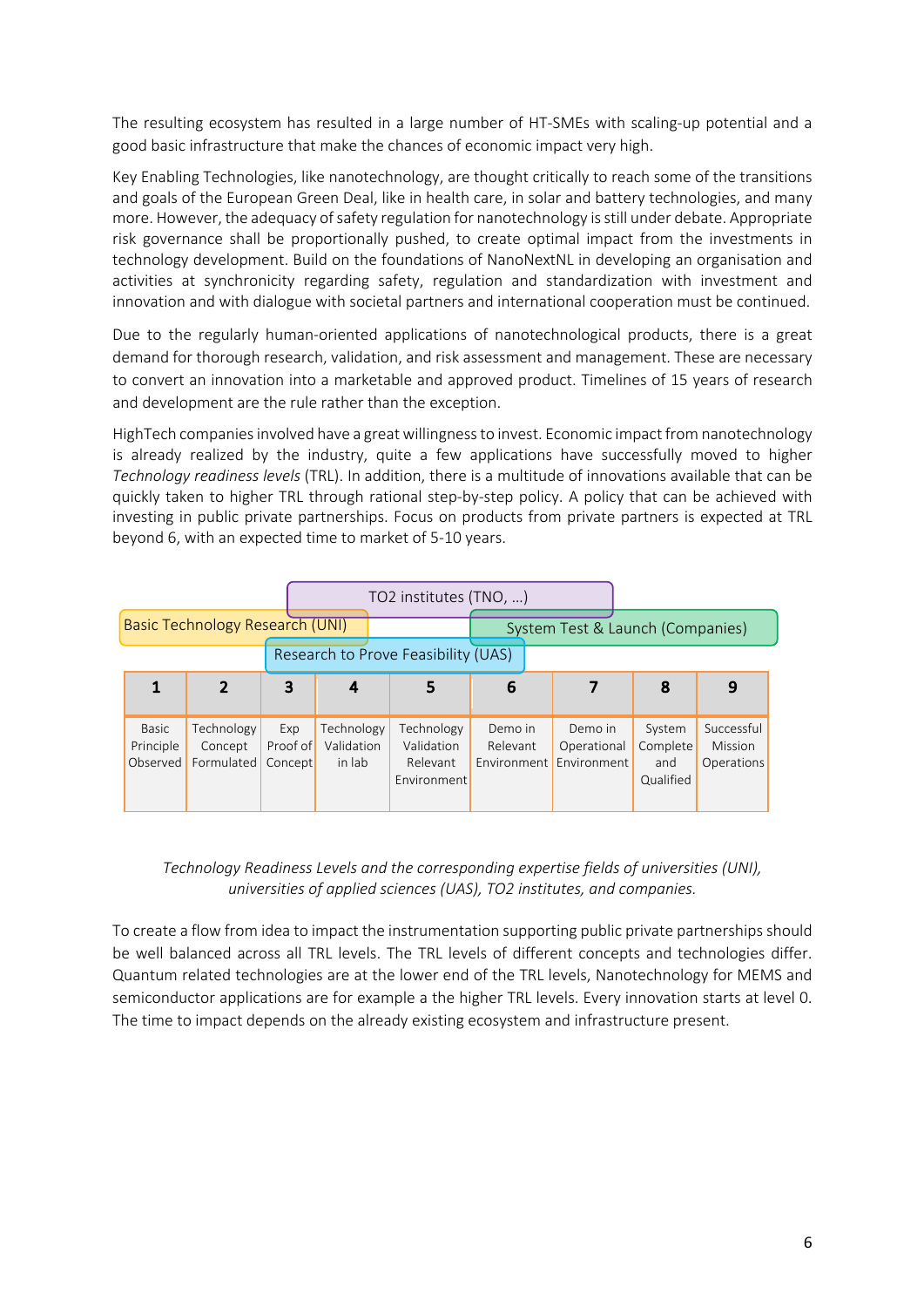# SOCIAL IMPACT:

In the field of sustainability, society has to adapt to new standards. The climate agreement provides guidelines that cannot be achieved without the innovative contribution that nanotechnology offers us. Using energy more consciously and more efficiently shows that other forms of energy supply are needed.

The sector will work on standards that have a positive influence on people and nature. The entrepreneurs and ministries in this sector are joining forces at this point and the willingness to invest in high-tech solutions is significant.

Nanotechnology increasingly contributed to the earning capacity of the Dutch industry in the past and the above outlined opportunities enable a significant growth of its economical contribution to the wellbeing of the society in the near future.

# APPLICATIONS AND TECHNOLOGIES

The following applications are not exhaustive, but do provide a good illustration of the applications and challenges for nanotechnology in the various societal challenges.

### *HEALTH AND CARE:*

- Personalized medication with lab/organ on a chip enabled by nanofabrication and microfluidics technology;
- DNA analysis and synthesis techniques based on nanopores and nanomachines;
- Self-management by (home) health monitoring enabled by nanotechnology detectors (wearables, insideables, disposables); based on nanophotonics and nanoelectronics;
- animal as well as animal-free testing for drug development enabled by nanotech based Organ on a chip;
- targeted drug delivery enabled by nanofabricated particles and needle;
- Enhanced (medical) imaging by nanoparticles and detectors with higher resolution enabled by nanofabrication;
- Virus (SARS COV-2) related research, like virus detection, antibody research, drug delivery and vaccine development; enabled by nanomaterials, nanophotonics, and microfluidics.

### *ENERGY AND SUSTAINABILITY:*

- energy conversion enabled by nano-electrochemistry and nano-structured surfaces;
- batteries and solar cells enabled by nanolayers, nanomaterials and nano-patterned surfaces;
- CO2 capture enabled by Nanomembranes;
- Low energy consumption electronics (Green ICT) enabled by next-generation electronics and photonics based on nanotechnology.

### *AGRICULTURE, WATER AND FOOD:*

- sustainable food production and monitoring of food products by nanosensors.;
- modulation of the properties of ingredients on the nanoscale;
- efficient absorption of food, management of allergies and digestive problems by understanding food body interactions at the nanometer scale, and 3D nano-printing;
- water filtration by means of membranes with nano-patterns and structures;
- Environmental monitoring with nanotechnology based sensors (drugs, pollution, viruses, etc..);
- Remote sensing with drones and satellites with nanotech based sensors.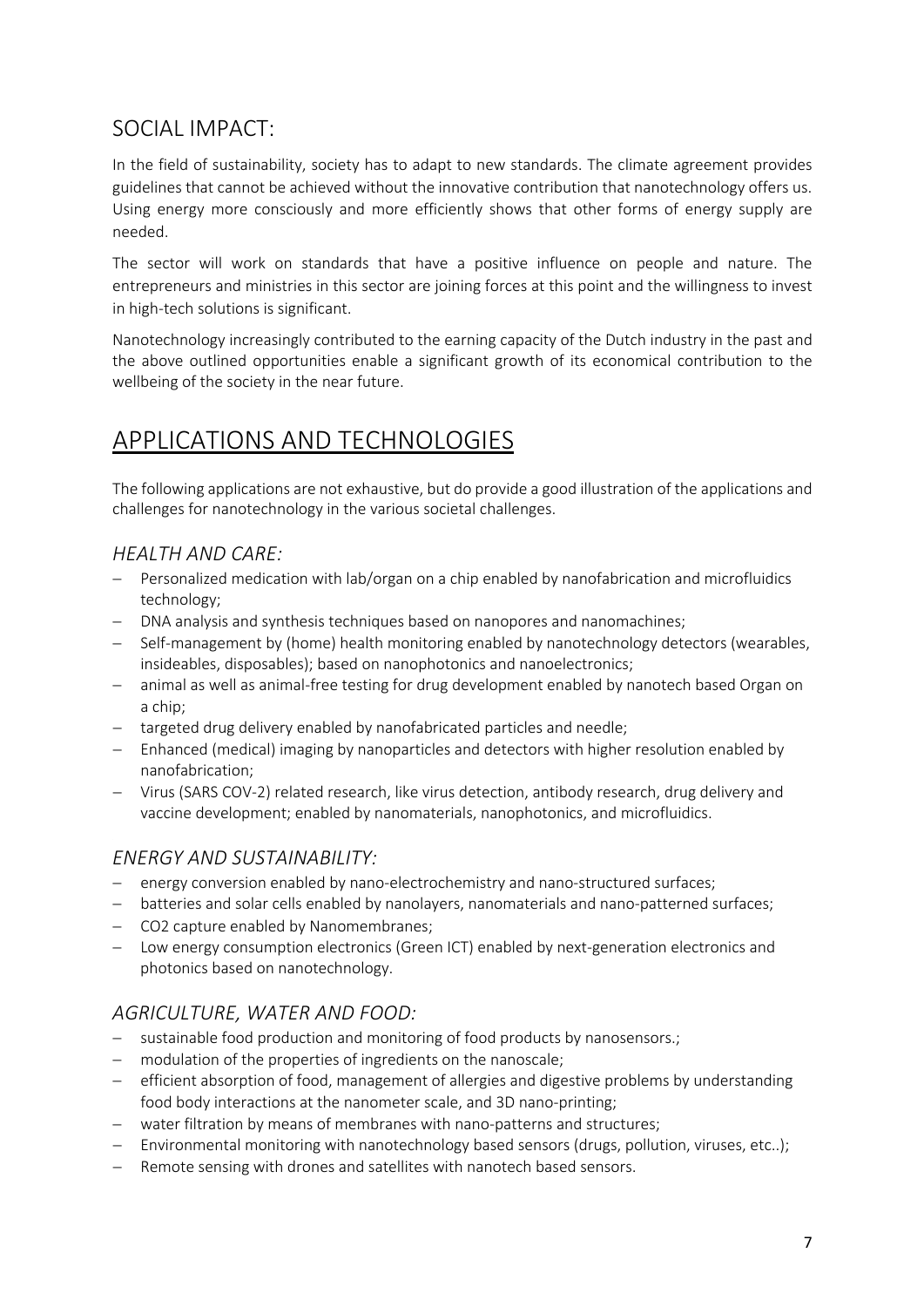### *SAFETY:*

- quantum computing and encryption enabled by qubits built with nanofabrication (new materials, new patterns, new architectures) and nanoscale connectivity &electronics;
- data storage technology (DNA encoding) enabled by nanofabrication, and readout by nano sensors like nano-molecular motors;
- Safe-by Design: risk management, risk analysis and toxicity of nanotechnology;
- forensics research at the point of crime enabled by nanotech based sensors.



### Dating fingerprints with quantum nanodots

*Dating fingerprints using two different quantum dots (QD) with different wavelength. When the acidity changes, the associated concentration of the QDs will lead to a different ratio of color and, therefore, characteristic how long ago the fingerprint was applied. (Saxion)*

# *SAFETY, REGULATIONS & STANDARDIZATION:*

- development of a risk governance system keeping pace with modern innovation policies (integrated innovation system), risk governance in support of valorization of knowledge (from science to test guidance and test guidelines);
- Safe-and-Sustainable-by-Design tools.

# TECHNOLOGIES:

Technologies needed for Nanotechnology can roughly be divided in:

- NANO FABRICATION AND TESTING INFRASTRUCTURE
- NANO MANUFACTURING
- NANO INSPECTION AND METROLOGY
- NANO MATERIALS, PROCESSES AND PRINCIPLES
- SOFTWARE, CONTROL, AND ALGORITHMS FOR NANOTECHNOLOGIES,

### NANO FABRICATION AND TESTING INFRASTRUCTURE

Most nanotechnology processes need very specialised environments that are super clean and conditioned to enable the research, development, and manufacturing of nano-based devices. These cleanroom environments are crucial infrastructure to be able to work on nanotechnology. The main source of pollution in a cleanroom is a human being. This is why people are suited up in special gowns to prevent humans contaminating the nanostructures.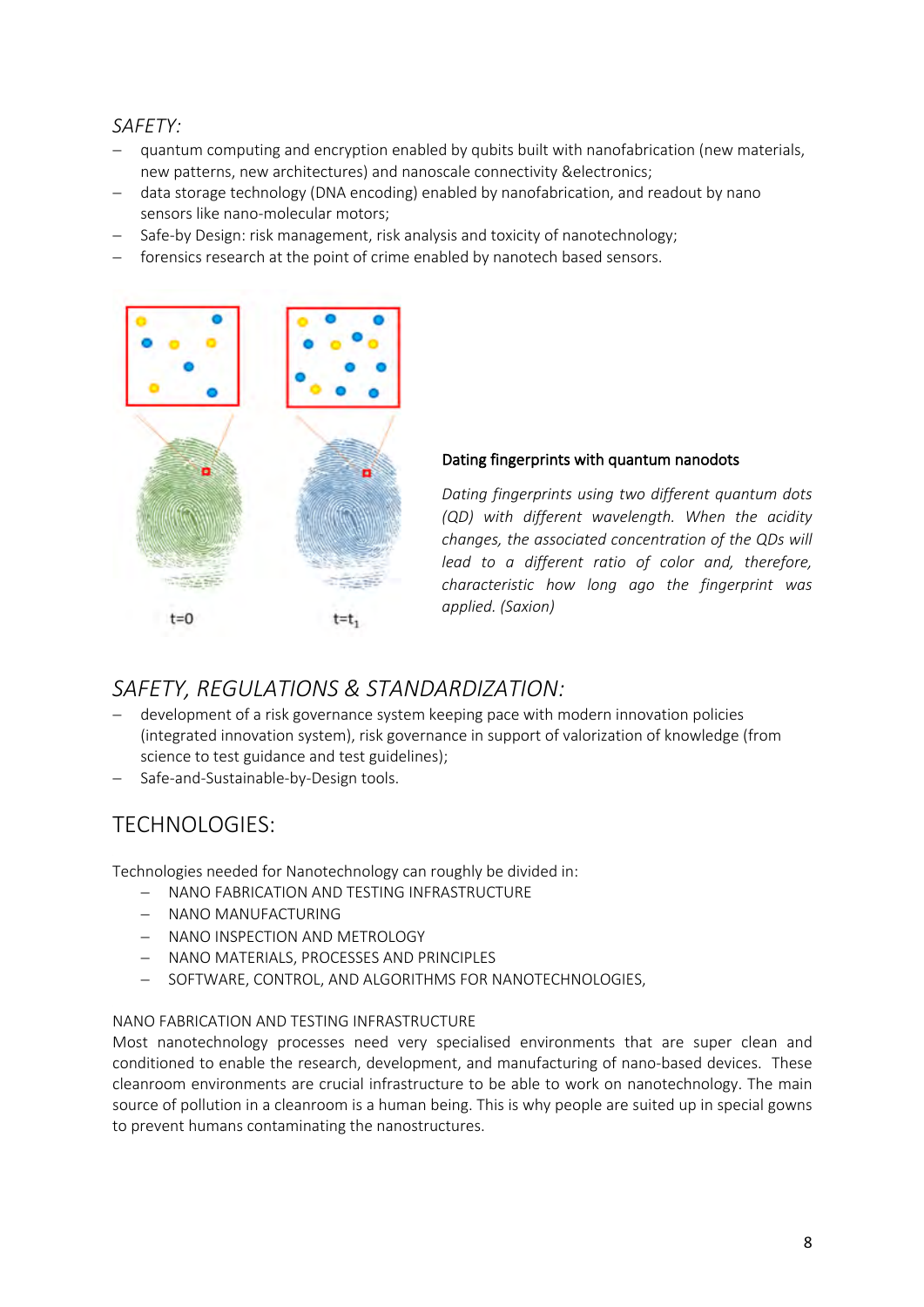Cleanrooms and the equipment within them as well as their very specialised supporting staff are crucial infrastructure for research and manufacturing. Institutes, start-ups, scale-ups and multinationals like NXP and ASML all need cleanrooms to work on nanotechnology subjects. The whole supply chain needs to work every time cleaner to keep up with constantly reducing feature sizes and increasing quality demands to enable for instance reliable qubits or nano sized sensors for automotive. Open access cleanrooms for research and development that are shared with companies are organized within NanoLabNL.

NanoLabNL plays a central role in research, development and the embedding of nanotechnology. Equipment and expertise are available at the six locations for nanoscale manufacturing of microreactors, MEMS, micro-structured materials and membranes, and electronic and optical components for diverse applications. There are also diverse facilities available at the six locations for general nanoscale fabrication. In addition, each facility offers unique equipment and expertise for items like the fabrication of *quantum and photonic devices,* surface analysis, lithography, and microfluidics. This approach, with facilities being geographically dispersed and complementary, has proven to be particularly effective.

NanoLabNL is a collaboration of six laboratories spread across five locations. In Amsterdam- the AMOLF institute; in Delft the locations are the Kavli NanoLab and the Else Kooi Lab of TU Delft and the Van Leeuwenhoek Laboratory of TNO as an associated partner; in Eindhoven the NanoLab @ TU/e of Eindhoven University of Technology; in Enschede the MESA + NanoLab of the University of Twente and in Groningen the Zernike NanoLab of the University of Groningen.

NanoLabNL has also taken the initiative to set up the EuroNanoLab consortium, which provides the facilities for research and links the development of key technologies in Europe. The ultimate goal is a Europe-wide infrastructure for nanotechnology, in which the participants each expand their own expertise and make it available to others. This way, they enlarge the spectrum of possibilities and technologies multiplying the societal and economic relevance and impact.

#### NANO MANUFACTURING

Deposition, patterning, etching, and other processing equipment

(ASML, Solmates, ASMI, VSParticle, etc..)

The nanomanufacturing has overlap with semiconductor equipment as the equipment is also operating at the nm scale and producing nm-sized device features. In addition, a lot of the equipment used for semiconductor processing can be used after some modification for other processes.

#### NANO INSPECTION AND METROLOGY

Scanning probe microscopies, electron microscopy, Xray analysis, advanced optical microscopies new measurement methods, quantum testing, etc..

(NFI, Smartip, Thermo Fisher, Delimic, Denssolutions, Malvern-Panalytical, …)

Progress in nanotechnologies requires inspection and metrology technologies which enable us to monitor the structure of devices at the atomic scale. On the other hand, inspection methods and equipment can only be developed and its data interpreted, if we understand the probe (sharp tip, light, electrons)-material interaction at the atomic scale as well, which can be learned from nano-science. In this way nano-science, nano-fabrication, and nano technology inspection and metrology equipment (which partially overlap with semiconductor equipment) are closely connected.

#### NANO MATERIALS, PROCESSES AND PRINCIPLES

Nano-structured materials, or nano-materials for short, are a series of materials that have unique functionalities or characteristics due to nano-meter sized structures in the materials. Examples vary from mirrors for extreme ultra-violet light built up from many layers of material, each only a few nanometers thin, which enable EUV lithography (ASML's latest platforms), to products with nanometer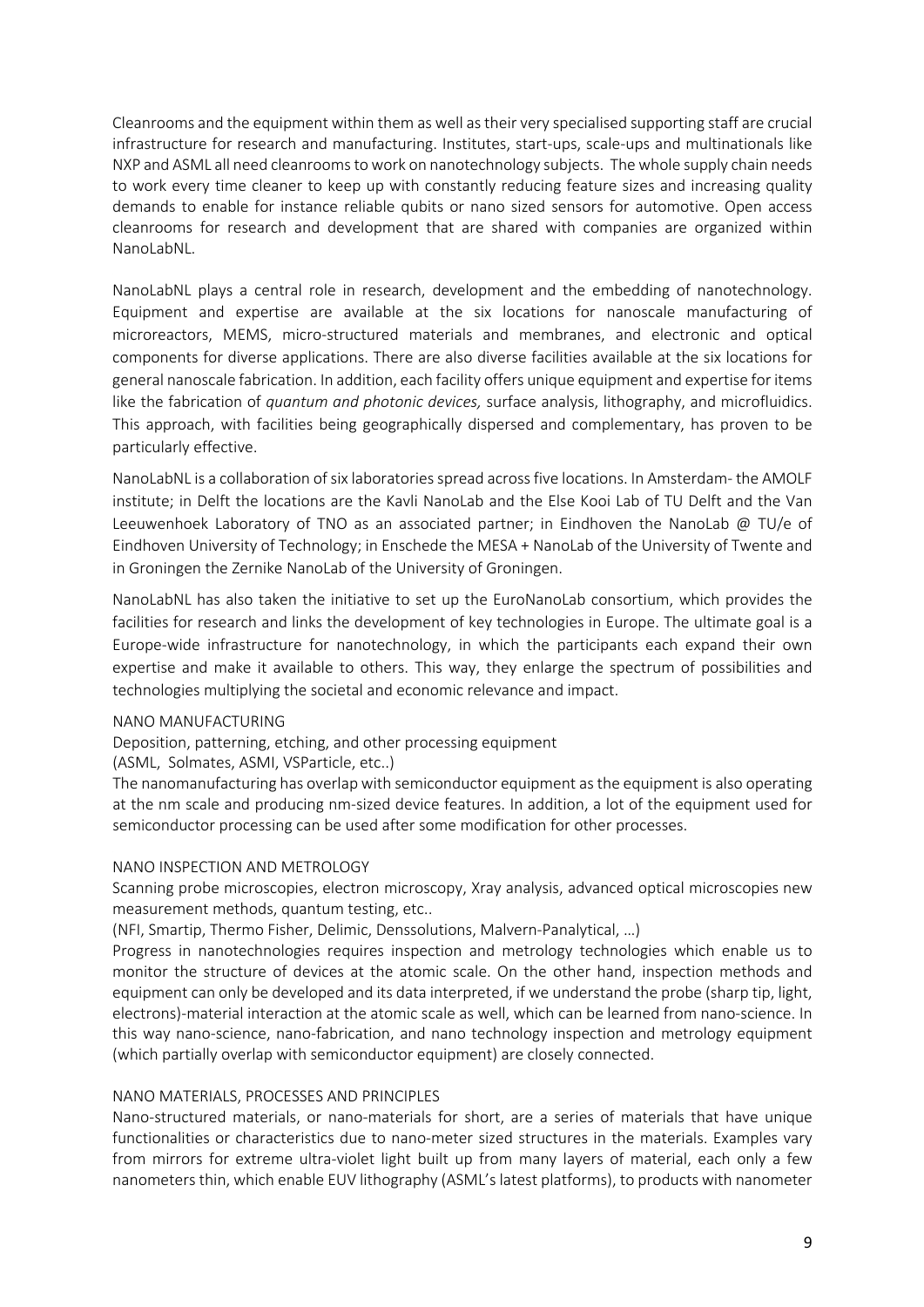sized structures on their surface to prevent micro-organisms and bacteria to adhere, which enable sterile applications.

### SOFTWARE, CONTROL, AND ALGORITHMS FOR NANOTECHNOLOGIES,

Chemical and physical processes at the nanometer or nano-liter regime are very delicate and require extreme control over the conditions, to drive or study them. For example, qubits require extreme control over the local magnetic field and the electrical signals to them, and micro-fluidics requires tight control over fluid volumes, timing and temperatures to trigger the chemical reactions we aim for. All nano-technologies require extreme cleanliness during manufacturing. Such challenges in the nanotechnologies require unique electronics and software, which cannot be found elsewhere. On the contrary, enhancements in electronics and software to control nano-processes are frequently the basis for new developments in such products and markets. Algorithms and software that are needed for the functionality of the nano hardware are in scope of the roadmap.

# PRIORITIES AND IMPLEMENTATION

Nanotechnology has been declared a priority by the Dutch government. The nanotechnology roadmap implementation has the typical characteristics of a key enabling technology. Without nanotechnology there would be no solution, product or service realized, but the technology is in almost all cases inside the solution and barely visible. Even though the nanotechnology content of the development of new solutions can be small in terms of R&D percentage, its contribution is key to the realization of the results.

The nanotechnology ecosystem is one of the strongest ecosystems in the Netherlands and well connected within Europe. It was built during the last decade out of a strong partnership between public parties now mostly represented by NanoNexNL and private parties of which most are part of MinacNed and is well connected with the larger industrial partners. These parties work in close collaboration with NanoLabNL that takes care of a large fraction of the necessary infrastructure for the ecosystem. The whole ecosystem is well connected and embedded within HTSM.



*NANO INSIDE: emerging applications of nanotechnology in different areas over time*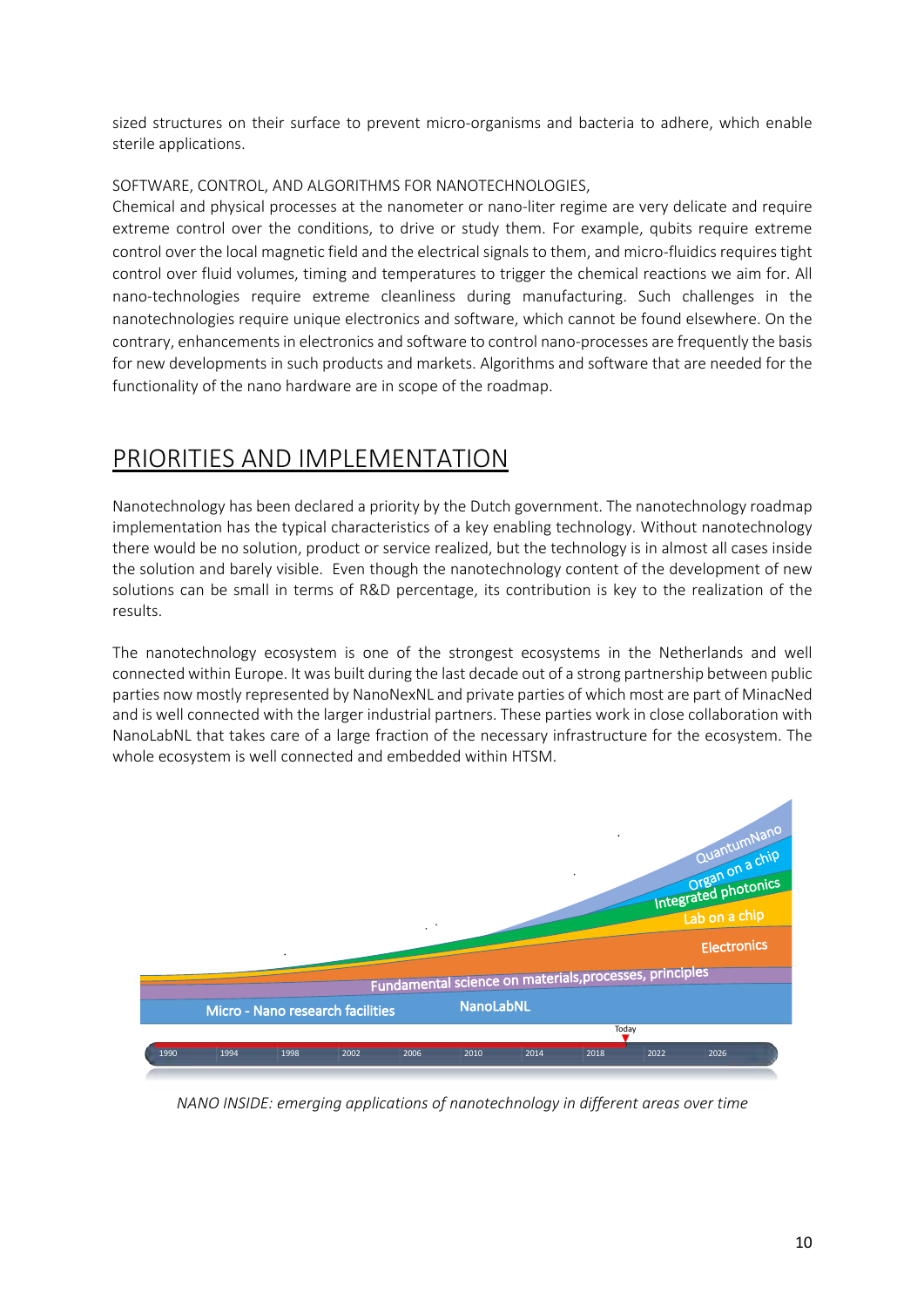### *ROADMAP CONNECTIONS WITH MJP KET'S*

| No.            | Reference to MJP's in KIA Sleuteltechnologieen |    |                                               |  |  |
|----------------|------------------------------------------------|----|-----------------------------------------------|--|--|
| 10             | Nano4Society                                   |    |                                               |  |  |
| 91             | Nano engineering                               |    |                                               |  |  |
| $\overline{7}$ | Nationale Agenda Quantum                       |    |                                               |  |  |
| 27             | Composiet                                      |    |                                               |  |  |
| 31             | Duurzame geavanceerde materialen               |    |                                               |  |  |
| 32             | Materials innovations (Brightlands MC)         |    |                                               |  |  |
| 82             | Materiaaltechnologie - made in Holland         |    |                                               |  |  |
| 76             | Nano4AgroFood&Water                            | 78 | Nano4Security                                 |  |  |
| $\overline{4}$ | High Tech to Feed the World                    | 12 | Atomic Scale Processing: an enabling nanotech |  |  |
| 13             | Smart personalized food and medicine           | 18 | Flexible electronics                          |  |  |
| 77             | Nano4Health                                    | 69 | Chemische recycling                           |  |  |
| 2              | <b>Building Blocks of Life</b>                 | 70 | Katalyse en procestechnologie                 |  |  |
| 9              | Nano-contamination control                     | 71 | Meet- en Detectietechnologie                  |  |  |
| 11             | Atomically controlled magnetic meta-materials  | 72 | <b>Evidence Based Sensing</b>                 |  |  |
| 13             | Smart personalized food and medicine           | 73 | Soft Advanced Materials (SAM)                 |  |  |
| 16             | MedTech                                        | 79 | Nano4SustainabilityEnergy                     |  |  |
| 17             | Biomedical Engineering for Health              | 5  | Solar energy for the circular economy         |  |  |
| 43             | Vitality, lifestyle & ageing in Smart Cities   | 6  | Verbetering van de fotosynthese-efficiëntie   |  |  |
| 50             | Observeren van de aarde vanuit de ruimte       | 36 | Energy and Sustainability                     |  |  |
| 60             | Monitoring klimaat, gezondheid, biodiversiteit | 83 | National photovoltaics research initiative    |  |  |
| 74             | Chemical Technologies for Medical Innovations  | 85 | Materialen en Architecturen voor energie-     |  |  |
|                |                                                |    | efficiënte ICT                                |  |  |
| 80             | Nature Based Technology                        | 93 | Photovoltaic Technology" (Solliance)          |  |  |
| 86             | Bridge - Life Science Technologies             |    |                                               |  |  |
| 92             | Medische Isotopen                              |    |                                               |  |  |

# PARTNERS AND PROCESS

This roadmap was created with a broad ecosystem of companies and institutes throughout the Netherlands. During 2019 a nanovision for 2030 (nano4society) was created with the input that was gathered in workshops throughout the year. The sessions where organized by the trade organisation for nanotech companies MinacNed in cooperation with NanonextNL and with input from NanoLabNL. Early 2020 the synergy with Quantum technologies was identified and aligned in the Quantum Delta NL program in which nanotechnology plays a key role for the realization of the hardware components of the quantum computers, communication devices and sensors. The input from SME's was gathered in several sessions and the nanovision was presented on the international micronanoconference in 2019. An update of this nanovision was created halfway 2020 when it became clear that several initiatives like Viralert had led to new relevant activities in relation to fighting a pandemic in society. In the third quarter of 2020 the latest input has been incorporated in this updated roadmap by inviting the nanotech ecosystem delivering input. Beginning October, a concept roadmap has been published for review by the community after which it has been made final by the Roadmap team.

The Roadmap team will determine on a yearly basis if significant changes to the roadmap need to be made and will then update it accordingly.

Nanotechnology has a history with various partners, partly due to the research programs NanoNedNL, NanoNextNL and MicroNed. A selection of the partners: